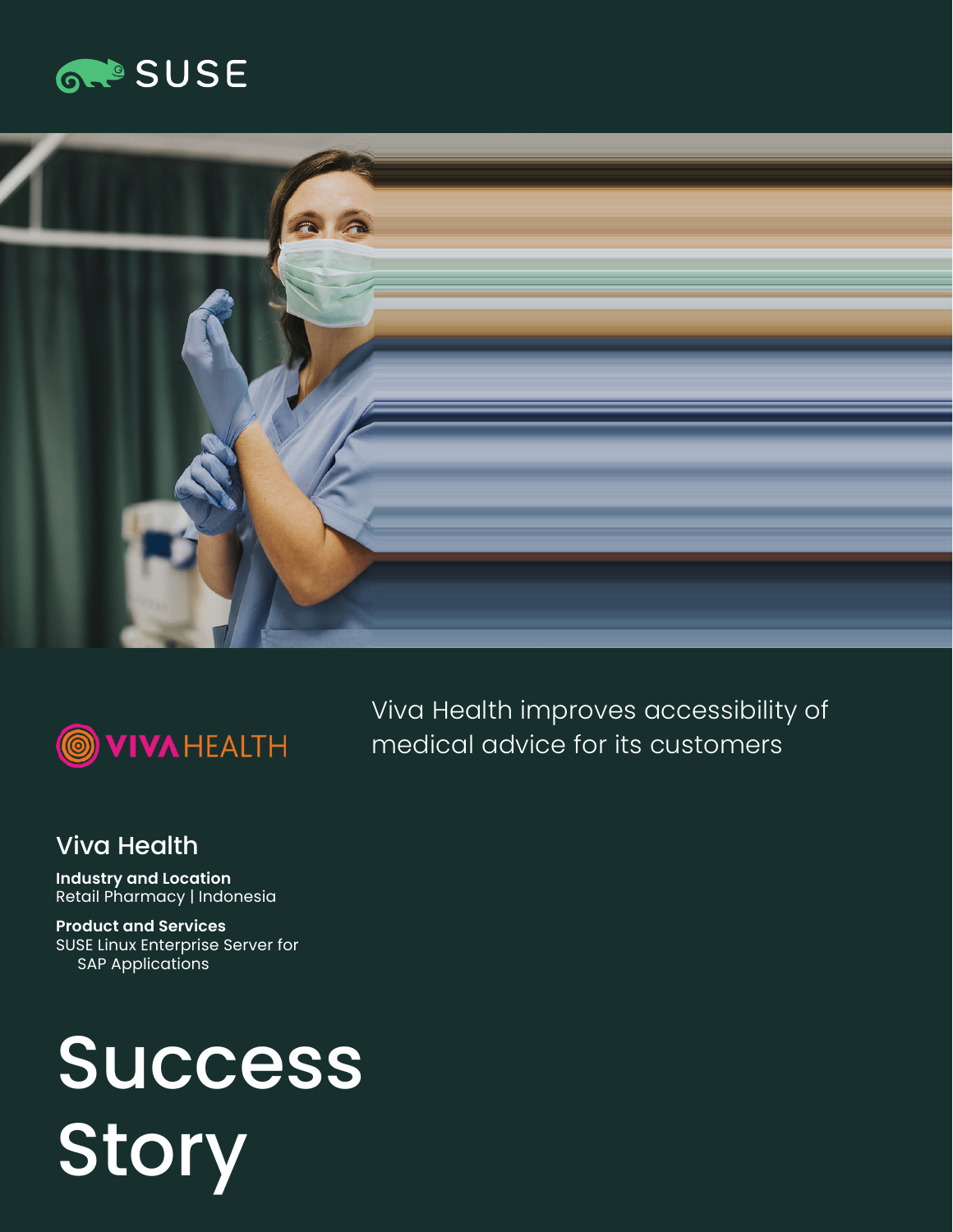# **RAPSUSE**

### At-a-Glance

The existing on-premises infrastructure at Viva Health was reaching its limits in terms of scalability, performance and capacity. Frequent hardware outages were impacting business efficiency, and the business looked for a new platform that would improve reliability and support innovative e-commerce and telemedicine initiatives.

Working with Cloud Comrade, Viva Health migrated its SAP applications and SAP HANA databases to SUSE Linux Enterprise Server (SLES) for SAP Applications on the AWS cloud. The new cloud-based solution has increased SAP performance by 90%, almost doubling the speed of monthend financial closing and reporting. It also offers much greater stability and reliability, giving Viva Health confidence in its future expansion plans.

# Introducing Viva Health

Viva Health is an integrated health service provider in Indonesia, established in 2012 and operating 141 pharmacies in West Java (Bekasi), Central Java, DI Yogyakarta, East Java and Bali. The company has more than 1,000 employees serving 5 million customers annually with health products, medicines and health checks. More than half of its pharmacies have an on-site doctor, and Viva Health's focus



on "kampung" (village) areas keeps the company close to the community.

# Reengineering for growth

To support the ongoing growth of its business, Viva Health embarked on a strategic digital transformation. The on-premises hardware running Viva Health's SAP ERP solution was reaching its limits in terms of capacity and performance, and it was not easily scalable to meet future needs. The SAP applications were running on virtualized instances of SLES for SAP Applications, while the SAP HANA databases were hosted on dedicated appliances with limited upgrade options. Repeated failures in the server hardware underpinning the SAP applications were impacting customer service and causing internal delays during critical activities, such as month-end financial closing and reporting. Viva Health wanted to offer more comprehensive online services to customers, including e-pharmacy and telemedicine services, which would require both greater flexibility and increased availability.

Jimmy Gabriel, head of IT at Viva Health, comments: "We targeted a more scalable, reliable, available and secure platform for our SAP workloads and an infrastructure that offered higher performance."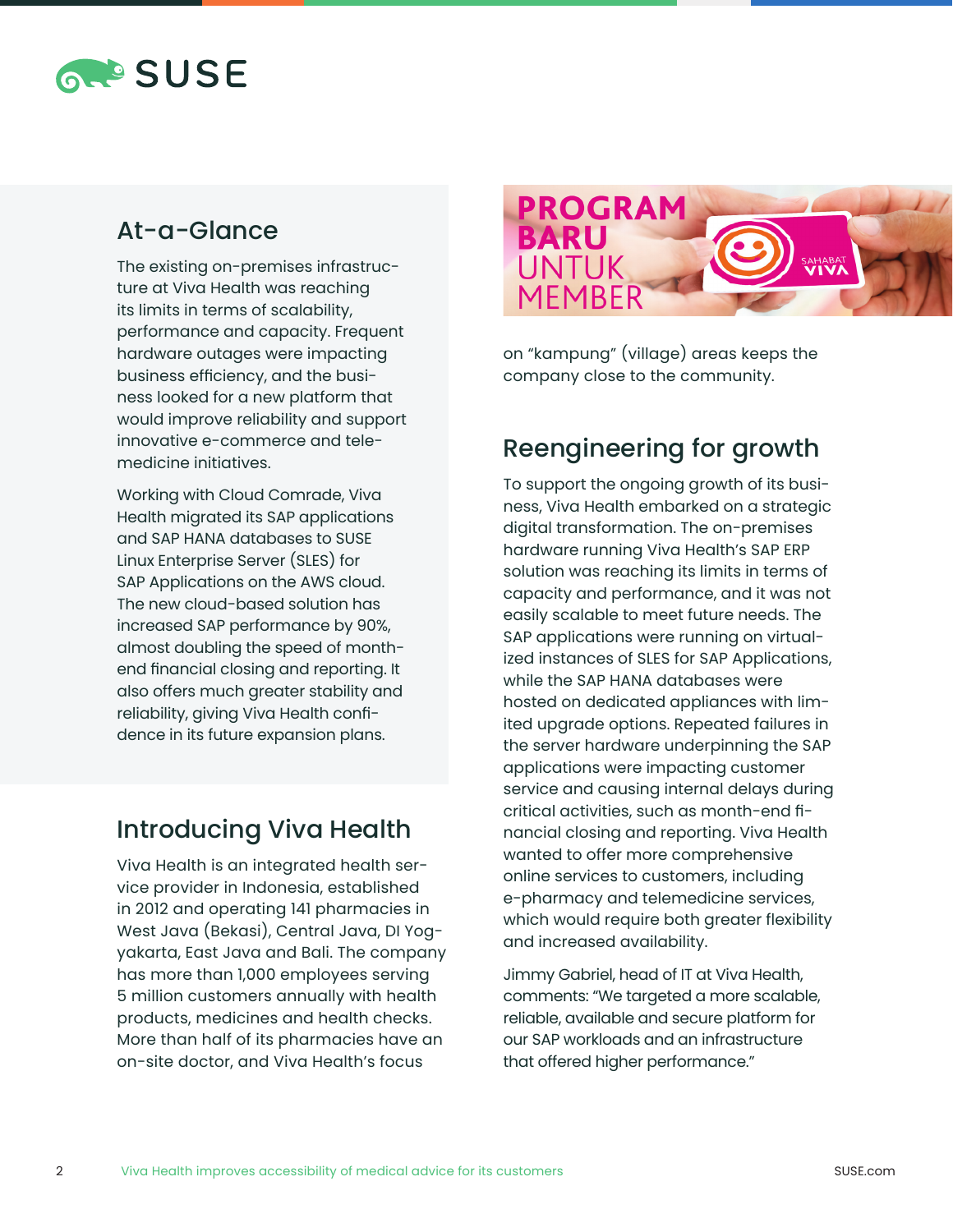

"SUSE Linux Enterprise Server for SAP Applications provides a stable, secure and high-performance platform for our most important business processes."

**Jimmy Gabriel** Head of IT Viva Health

#### Rapid, easy migration to the cloud

Viva Health looked at leading cloud vendors — including Google, Microsoft and Alibaba — for a production-ready platform for SAP in the cloud. It was most impressed by the combination of Amazon Web Services (AWS) and SUSE technology. The company approached AWS for advice on its planned cloud migration and was introduced to Cloud Comrade, an award-winning AWS partner in Indonesia and a leader in establishing enterprise SAP environments on AWS.

Cloud Comrade helped Viva Health throughout the SAP migration. Starting with an on-premises discovery and assessment phase, they progressed through design and planning to the creation of the appropriate new virtual infrastructure on AWS. The combined project team launched and tested the non-production elements of the SAP landscape (Dev and QA) first before going live with the production environment. During the migration, Cloud Comrade upgraded Viva Health to SLES 12 Service Pack 4 for SAP Applications, providing enhanced security, performance and



compliance to international standards.

The migration took just four months in total, thanks in part to the fact that SLES for SAP Applications includes most of the required binaries and packages for deploying SAP.

"The combination of Cloud Comrade's experience and the SUSE OS helped us to achieve a rapid, easy migration to AWS," says Gabriel. "SLES for SAP Applications provides a stable, secure and high-performance platform for our most important business processes."

Cloud Comrade now provides 24/7 support for Viva Health's SAP landscape on AWS, working closely with SUSE to ensure optimal performance and reliability.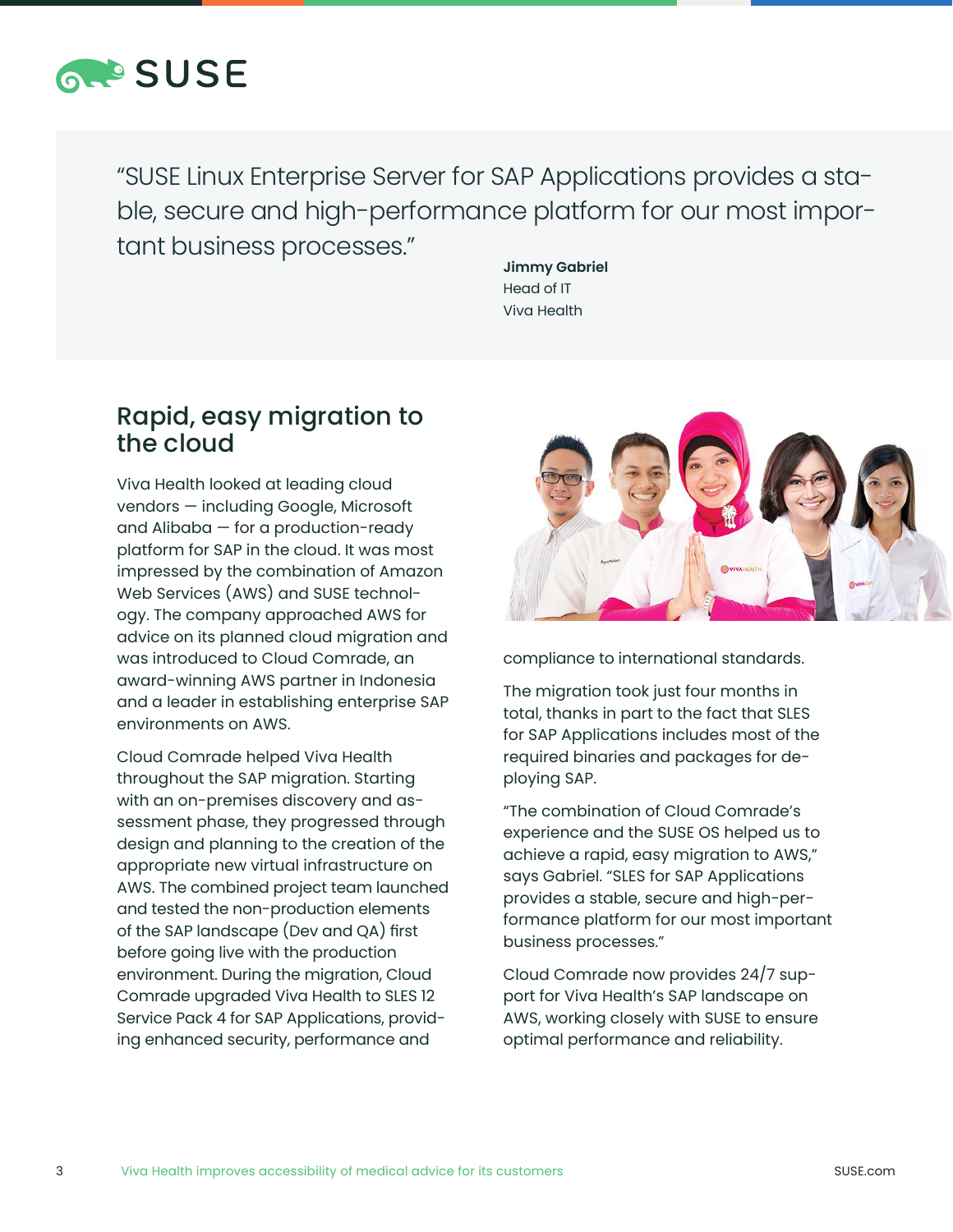

"Upgrading our SUSE Linux Enterprise Server environment and migrating to AWS improved our performance by 90%, and we've also cut the incidence of production system downtime to almost 0%. Our month-end financial closing is almost two times faster."

> **Jimmy Gabriel** Head of IT Viva Health

#### Fast and stable platform for business

Following the migration to SLES for SAP Applications on AWS, SAP users in the Jakarta head office, regional offices and in PBF (Warehouse) benefit from greater stability and performance for their SAP systems. Guided by the Cloud Comrade SAP Basis team, part of the migration work included the removal of obsolete data and configurations, which helped boost SAP performance. Across finance, purchasing and supply chain, users enjoy more responsive systems that are available at all times, helping Viva Health offer more reliable services to its customers.

"Upgrading our SLES environment and migrating to AWS improved our performance by 90%, and we've also cut the incidence of production system downtime to almost 0%," says Gabriel. "Our month-end financial closing is almost two times faster, thanks to the reduced system disruption. And user satisfaction has risen significantly."

With its SAP systems running on AWS, Viva Health can more easily monitor its computing resources and forecast future



capacity requirements. The move to cloud provides fast and practically unlimited scalability. And with first-line support handled by Cloud Comrade on a 24/7 basis, the Viva Health team has more time to focus on internal projects and business objectives.

Looking ahead, the new environment is supporting Viva Health's ongoing expansion into e-commerce and telemedicine, enabling customers to access medical advice from their own homes.

"Working with SUSE, AWS and Cloud Comrade is helping us to focus less on infrastructure and more on advancing the business," concludes Gabriel.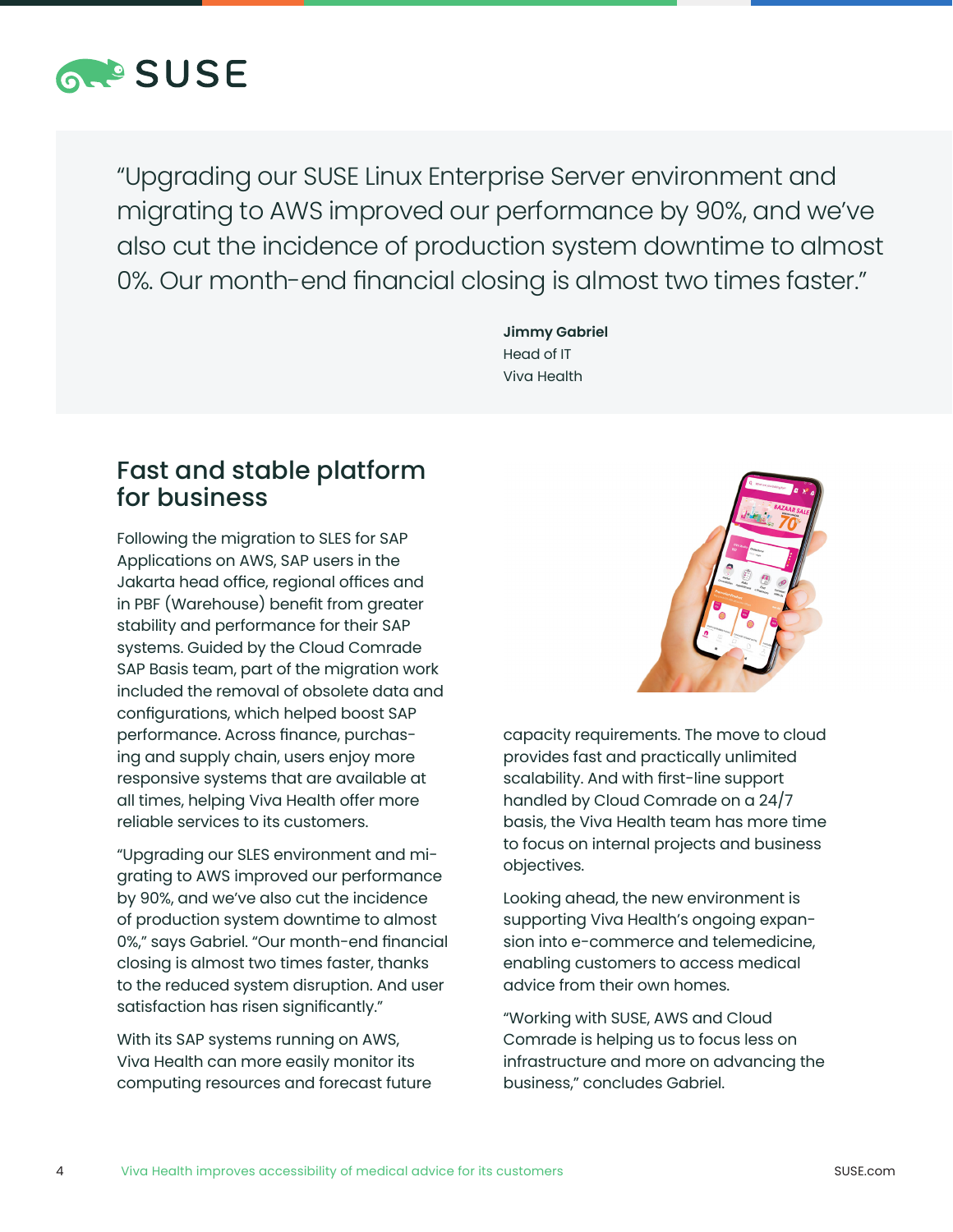

## Benefits

- 90% performance improvement for SAP systems.
- 2x faster month-end financial closing.
- 99.9% uptime for production systems.



### Find out how SUSE can help you become an innovation hero!

- Sales-Inquiries-APAC@suse.com
- Sales-Inquiries-EMEA@suse.com
- Sales-Inquiries-LATAM@suse.com
- Sales-Inquiries-NA@suse.com